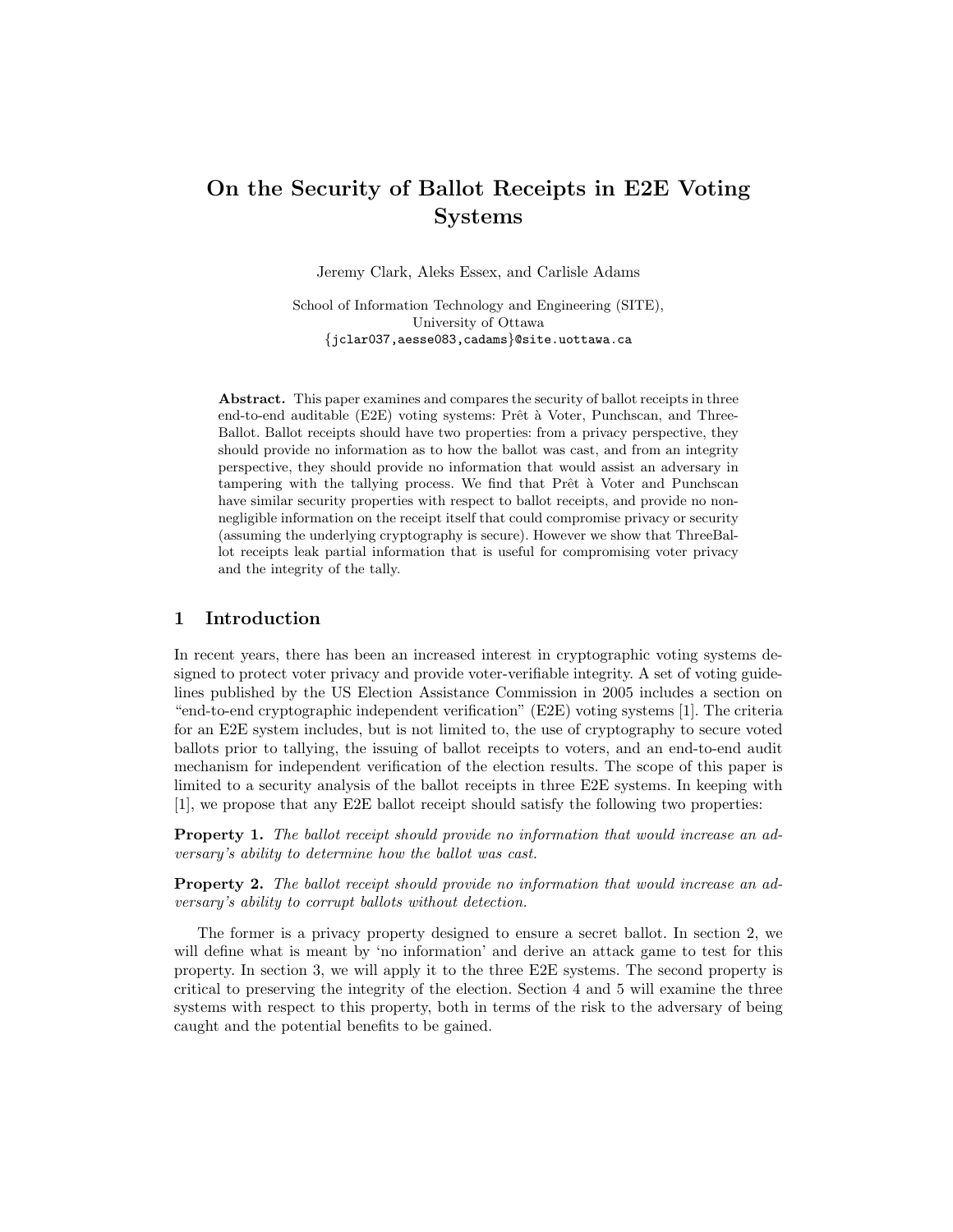We compare the following three systems: Prêt à Voter  $[4, 11]$ , Punchscan  $[8, 2]$ , and ThreeBallot  $[10, 9]$ . A Prêt à Voter ballot contains a candidate list in a randomized order. To vote, the voter simply places a mark beside their chosen candidate. The candidate list is then detached and shredded while the position of the mark is recorded and kept by the voter as a receipt. The receipt also contains a mix network onion which can be used to reconstruct the destroyed information during the tally.

Punchscan uses two sheets of paper. The top sheet contains a fixed-order candidate list, a set of symbols beside the names in a randomized order, and a series of holes. The bottom sheet contains the same set of symbols, also in random order, printed such that they show through the holes. To vote, the voter notes the symbol located beside their chosen candidate, then finds the hole containing the same symbol and daubs it with ink—filling in the hole and leaving a rim of ink around it. The voter shreds one of the sheets, and the marked positions on the other sheet are recorded by the poll worker. This sheet is then returned to the voter to be kept as a receipt. The receipt contains a serial number which can be used to reconstruct the vote from the half-ballot during the tally.

ThreeBallot employs a "multiballot," which is simply a set of three conventional ballots. To vote, the voter makes a mark for each candidate once on any of the three ballots and then completes her vote by voting a second time for the chosen candidate. The voter retains a copy of one of the three ballots as a receipt, and then the three ballots are separated and deposited into a ballot box. For the purpose of this paper, we consider ThreeBallot to be an E2E system because it is designed to provide the same properties as E2E systems [9], however it should be noted that it accomplishes this without the use of cryptography and therefore would not strictly meet the EAC's specification [1].

## 2 A Ballot Receipt Attack Game

The first property of an E2E ballot receipt is that it protects voter privacy by not revealing which candidate(s) the voter chose. However it is important to qualify the amount of information about the voter's choice that is not revealed by a ballot receipt.

**Definition 2.1.** A ballot receipt contains **Insufficient Information** if it cannot be used in any manner to prove the cast vote of its respective ballot with certainty.

**Definition 2.2.** A ballot receipt contains No Non-negligible Information if it cannot be used in any manner to guess the cast vote of its respective ballot with non-negligible advantage over a random guess by a PPT-bounded (probabilistic polynomial-time) adversary.

The former definition is less strict than the latter. Prêt à Voter, Punchscan, and Three-Ballot all generally meet the first definition. Note that in the case of ThreeBallot, with both the ballot receipt and the bulletin board of all marked ballots, it has been shown that ballot receipts may not meet the first criterion when the number of contests and candidates is sufficiently high [12]. Countermeasures have been suggested [10]. The analysis in this paper is concerned with security properties that exist even at the base case of 1 contest and 2 candidates. In order to test the systems against the second definition, we formulate an attack game. Attack games are common in establishing the formal provable security of cryptographic systems (i.e., [6]). Our attack game is outlined in Algorithm 1.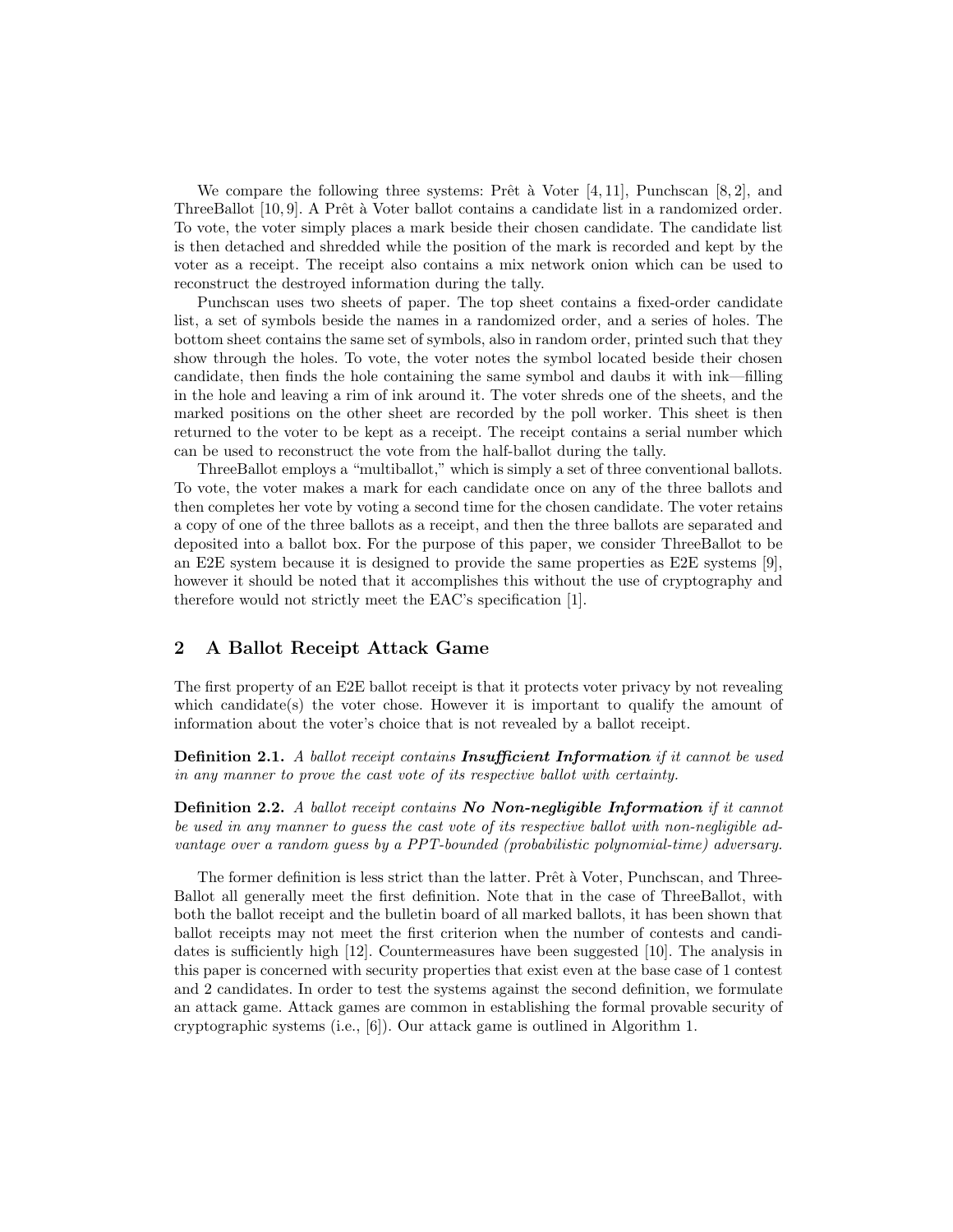Algorithm 1: Attack Game with a Random Voting Oracle

1 Oracle: 2 | Choose random candidate  $c^* \in C$ . 3 end 4 Oracle: 5 | Run voting function  $r^* = V(c^*)$  as follows: 6 If applicable, choose random permutation  $p \in P$ . 7 If applicable, choose random marking style  $s \in S$ . 8 Generate ballot mark m for  $c^*$ . 9 If applicable, choose random ballot fraction  $f \in F$ . 10 Return receipt  $r \subseteq \langle p, s, m, f \rangle$ . 11 end 12 Adversary: 13 | Run some guessing algorithm  $c_g = A(r^*)$ . 14 | Return guessed candidate  $c_g$ . 15 end 16 Oracle: 17  $\int$  if  $c_g = c^*$  then 18 | Return TRUE. 19 else if  $c_g \neq c^*$  then 20 | Return FALSE. 21 end

The attack game involves two participants: an adversary who is PPT bounded and a random voting oracle. When queried, the random voting oracle chooses a random candidate to vote for and then performs the voting function. The exact nature of the voting function changes from system to system. In Prêt à Voter, the order of the candidates,  $p$ , is randomly generated and the receipt contains the position of the mark:  $r = \langle m \rangle$ . For Punchscan, the order of the symbols for both sheets,  $p_t$  and  $p_b$ , is chosen randomly, either the top or bottom sheet, f, is randomly chosen to be kept, and the receipt contains the position of the mark, the permutation of the kept sheet, and which sheet was kept  $r = \langle m, p_f, f \rangle$ . For ThreeBallot, there is more than one way to mark the multiballot in order to vote for a given candidate. A marking style, s, is randomly chosen, and either the first, second, or third ballot is kept  $(f)$ . A ThreeBallot receipt contains the position(s) marked on the kept ballot:  $r = \langle m \rangle$ .

Given a receipt from the oracle, the adversary's goal is to guess which candidate was voted for. The adversary may employ some algorithm to assist in this guess. The oracle will evaluate the guess and declare it correct or incorrect. For an election with  $N$  candidates, we define the informational advantage of having a ballot receipt as,

$$
Adv = \left| \frac{1}{N} - \Pr[c^* \leftarrow A(r^*) | r^* = \mathbf{V}(c^*) \subseteq \langle m, p_f, f \rangle] \right|.
$$
 (1)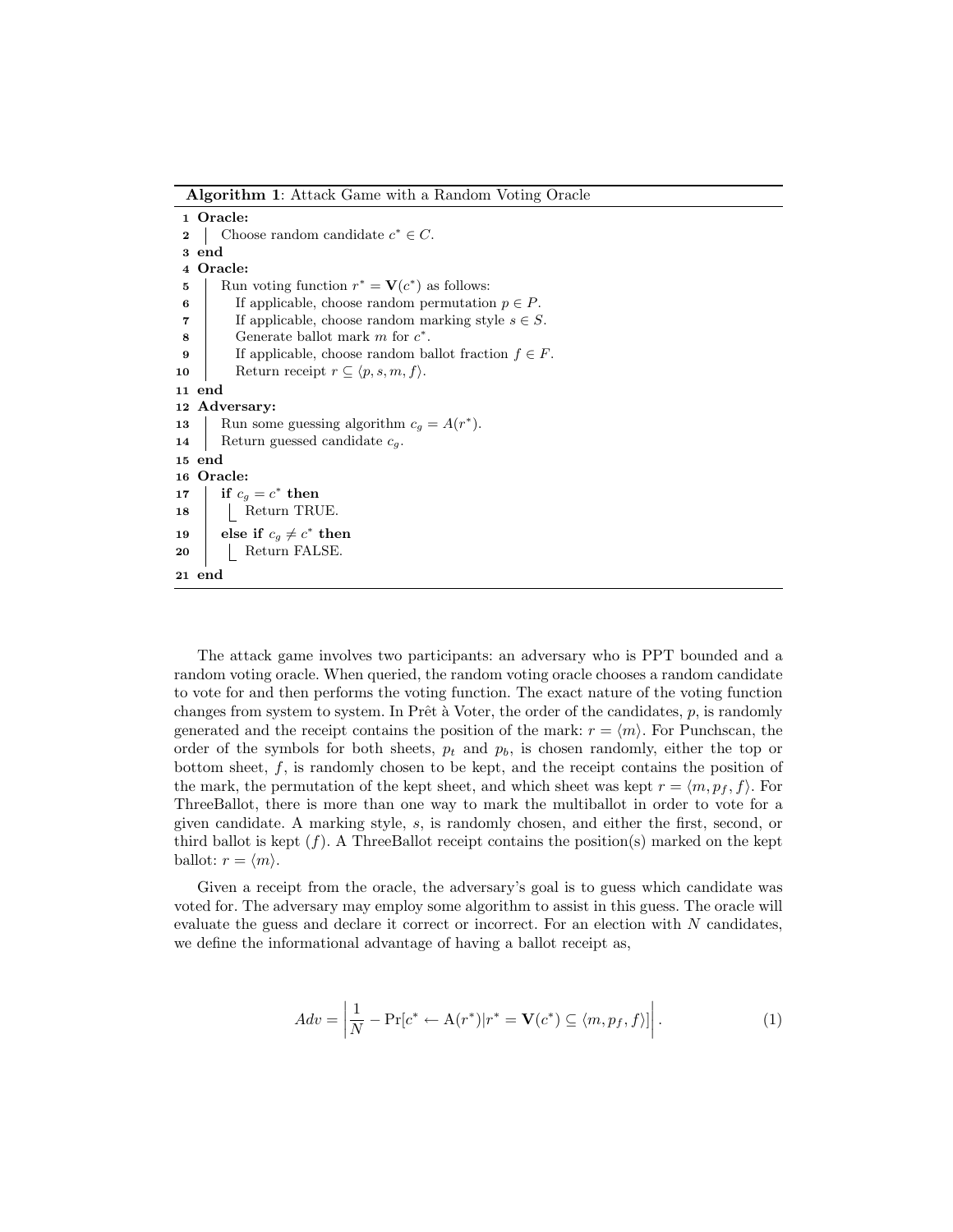If a ballot receipt contains no non-negligible information, the adversary's algorithm will be equivalent to random guessing—that is, a probability of correctness of  $1/N$  and thus no more than a negligible  $(\epsilon < 1/2^N)$  advantage.

This attack game is a base case, as it only considers the amount of information leaked by the marks on the receipt. This minimal level of security should be considered necessary but not sufficient for a voting system. We provide the formal framework of an attack game to illuminate the analysis in this paper, but we also hope it will be utilized in future security analysis involving stronger attacks. For a voting system to be provably secure, other potential information sources including the receipt's serial number or cryptographic onion, the set of other published post-election receipts/ballots, and any other information revealed in the auditing process must also be shown to reveal only negligible information [7]. The random voting oracle is also idealized as the random operations will not be perfectly uniform selections in practice. Rather, they will be either psuedorandom selections based on a secret key or product of the voter's choice. If the underlying pseudorandomness or cryptographic primitives are insecure, the adversary may be able to mount an attack, and similarly if voters are psychologically predisposed to certain selections or primed to make them.<sup>1</sup>

# 3 Mark Information

#### 3.1 Prêt à Voter and Punchscan

In this section, we consider the adversary's advantage in the attack game of Algorithm 1 with a Prêt à Voter and a Punchscan random voting oracle. Beginning with a Prêt à Voter ballot, recall that the candidate names are randomized. For  $N$  candidates, there are  $N!$ equally probable permutations of the names. If a receipt is marked in a given position, the number of permutations that would result in this marked position counting as a vote for the *i*th candidate is  $(N-1)!$ . Therefore the probability that any possible mark corresponds to the ith candidate is,

$$
\Pr[r = \mathbf{V}(c_i), \forall i] = \frac{(N-1)!}{N!} = \frac{1}{N}.
$$
\n(2)

A Punchscan ballot has two random permutations of indirection pointers—one permutation for the top sheet, and one for the bottom. For N candidates, there are  $(N!)^2$  equally probable permutations for the full ballot (i.e., both sheets). The receipt—one sheet without the other—contains N! permutations itself. If it is marked in position i, there are  $(N-1)$ permutations on the other sheet that would map the vote to a specific candidate. Taken together, the probability that any possible mark corresponds to the ith candidate is,

This issue does not emerge in Prêt à Voter as voters are not required to make any random selections. A recent Punchscan case study [5] found that 85% of voters choose the bottom sheet instead of the top, however this particular information is not useful for attacking voter privacy. In ThreeBallot, voters are required to make random choices about how to mark the ballot along with which fraction to keep. Taken together, this could facilitate privacy attacks along with integrity attacks.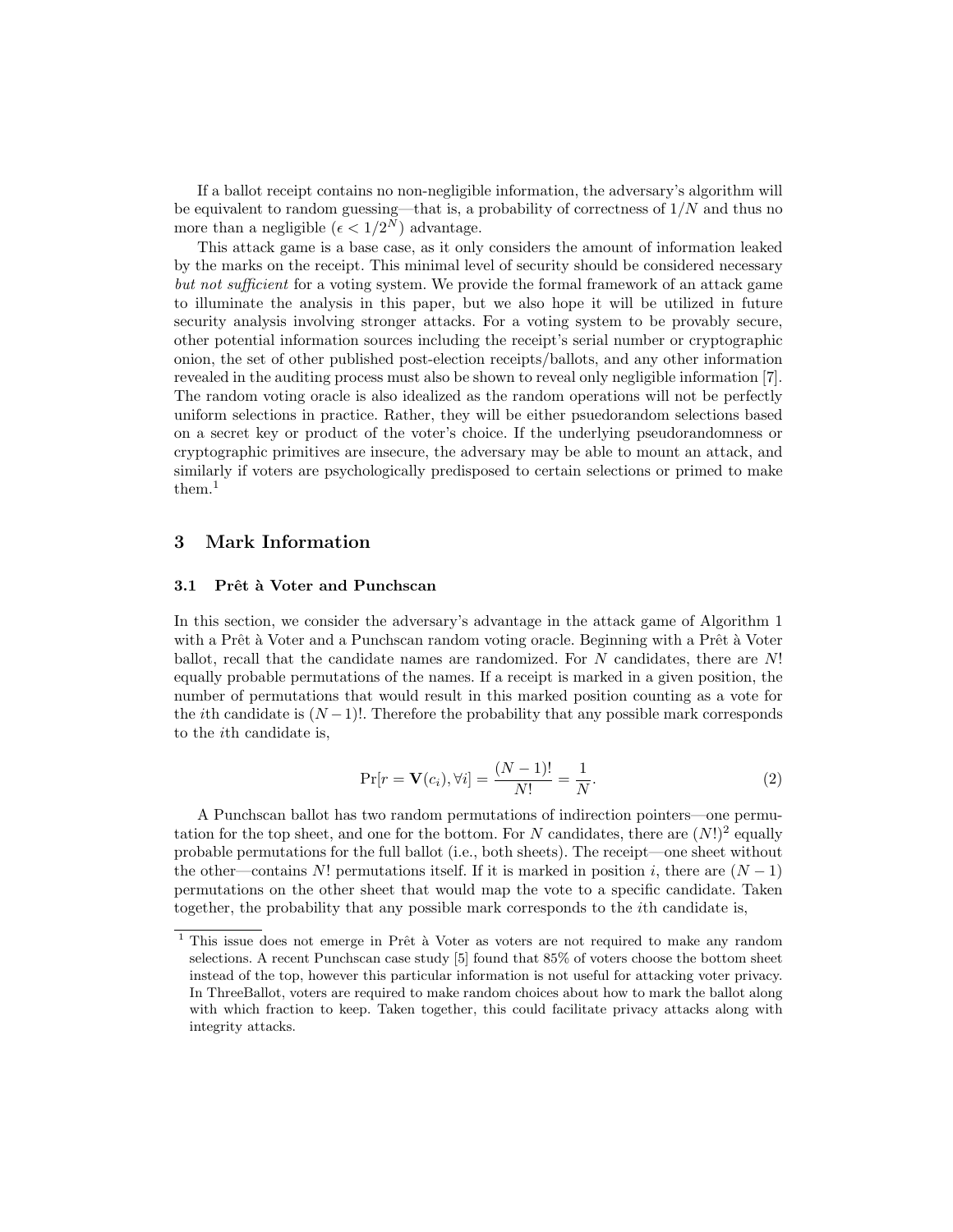$$
\Pr[r = \mathbf{V}(c_i), \forall i] = \frac{(N-1)!^2}{N!(N-1)!} = \frac{1}{N}.
$$
\n(3)

The results of these equations are perhaps intuitive; the marks on both a Prêt à Voter and a Punchscan ballot receipt provide no information as it is equally probable that the mark corresponds to any of the candidates on the ballot. The security of the marks is premised on the use of secure underlying cryptographic primitives to generate the random permutations.

#### 3.2 ThreeBallot

We now consider ThreeBallot by first recalling that a ThreeBallot election need not use three ballots. In a ThreeBallot election with  $B$  ballots (where every candidate receives  $B-2$  votes, and the chosen candidate receives  $B-1$ ) and N candidates, the number of ways of marking a multiballot for a particular candidate is:

$$
M = \binom{B}{B-1} \binom{B}{B-2}^{(N-1)}.
$$
\n
$$
(4)
$$

M multiballots contain R potential receipts:

$$
R = N \cdot B \cdot M. \tag{5}
$$

Consider the base case of a 3 ballot multiballot with 1 contest of 2 candidates. There are 9 ways of marking the multiballot for each candidate, creating 54 equally probable receipts. Figure 1 shows the complete set. In the notation we are using, a receipt of  $\{0, 1\}$  indicates no vote recorded for candidate A and a vote recorded for candidate B. As denoted in Figure 1 as shaded receipts, there are 12 equally probable ways of receiving a  $\{0, 1\}$  receipt if candidate B was voted for, while there are only 3 equally probable ways if candidate A was voted for. Thus this particular receipt leaks information. Similarly  $\{1, 0\}$  is 12 to 3 in favor of candidate A. Both  $\{0, 0\}$  and  $\{1, 1\}$  do not leak information as they could have come from candidate A or B with equal (6 to 6) probability.

The adversary can exploit the information leaked by the ballot receipts with asymmetrical probabilities by using Algorithm 2. In the base case of three ballots and two candidates, an attacker using this algorithm gains an advantage of 16.67% over that of a random guess. Figure 2-a shows the expected advantage for three ballots and an increasing number of candidates. Figure 2-b shows the expected advantage for two candidates and an increasing number of ballots.

### Algorithm 2: Adversary's Algorithm

- 1 if  $r = \{0, 0, \ldots, 0\}$  then
- 2 Guess random candidate:  $c_i \in C$ .

3 else

4 Guess random candidate with marked vote:  $c_i \in C_v | C_v \subset C$  s.t.  $r_i = 1 \forall i$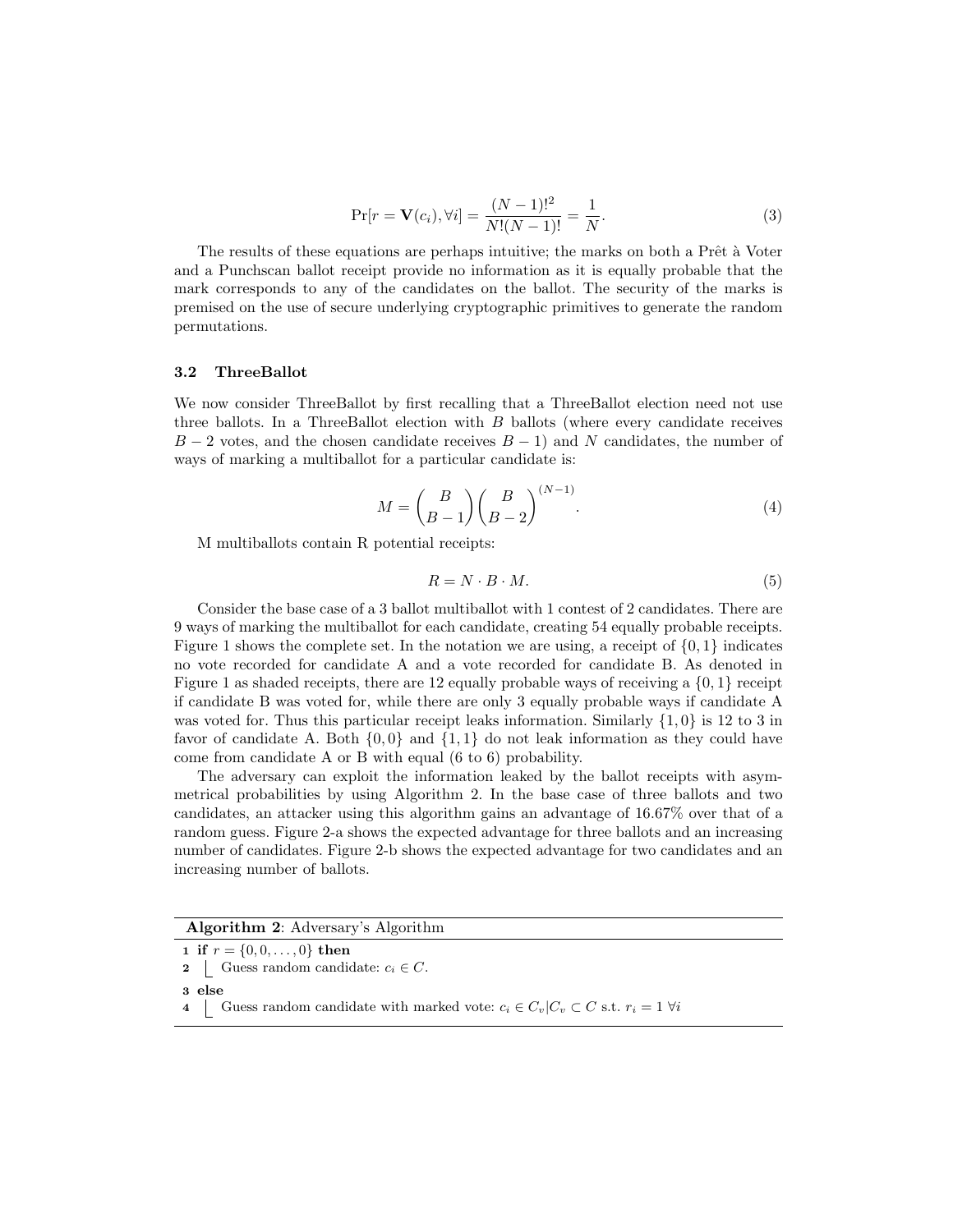

Fig. 1. The 18 possible ways to mark a ThreeBallot multiballot in a two-candidate election (9 for each candidate). The shaded ballots demonstrate that the probability of getting a  $\{0, 1\}$  ballot receipt is not equal for both candidates.



Fig. 2. Adversary's advantage over a random guess at determining the candidate voted for from a ThreeBallot receipt with increasing (a) number of candidates and (b) number of ballots in the multiballot.

ThreeBallot could be made secure against this attack by only permitting a suitable subset of the possible marking patterns, such that all receipts occur with equal probability for all candidates. Unfortunately by definition of how votes are marked, no suitable subset can exist. Every marking pattern must by necessity contain at least one receipt that is probable for the chosen candidate. Furthermore, every marking pattern that contains at least one receipt that is probable for another candidate must be complemented by at least two receipts that is probable for the chosen candidate. This should be apparent from Figure 1 for the base case; the only  $\{0,1\}$  receipts possible for candidate A occur in multiballots with two  $\{1,0\}$  receipts.

# 4 Preventing Ballot Tampering with Receipts

The second property of a ballot receipt is that it should not provide information useful to an adversary wanting to tamper with recorded ballots before they are tallied. In E2E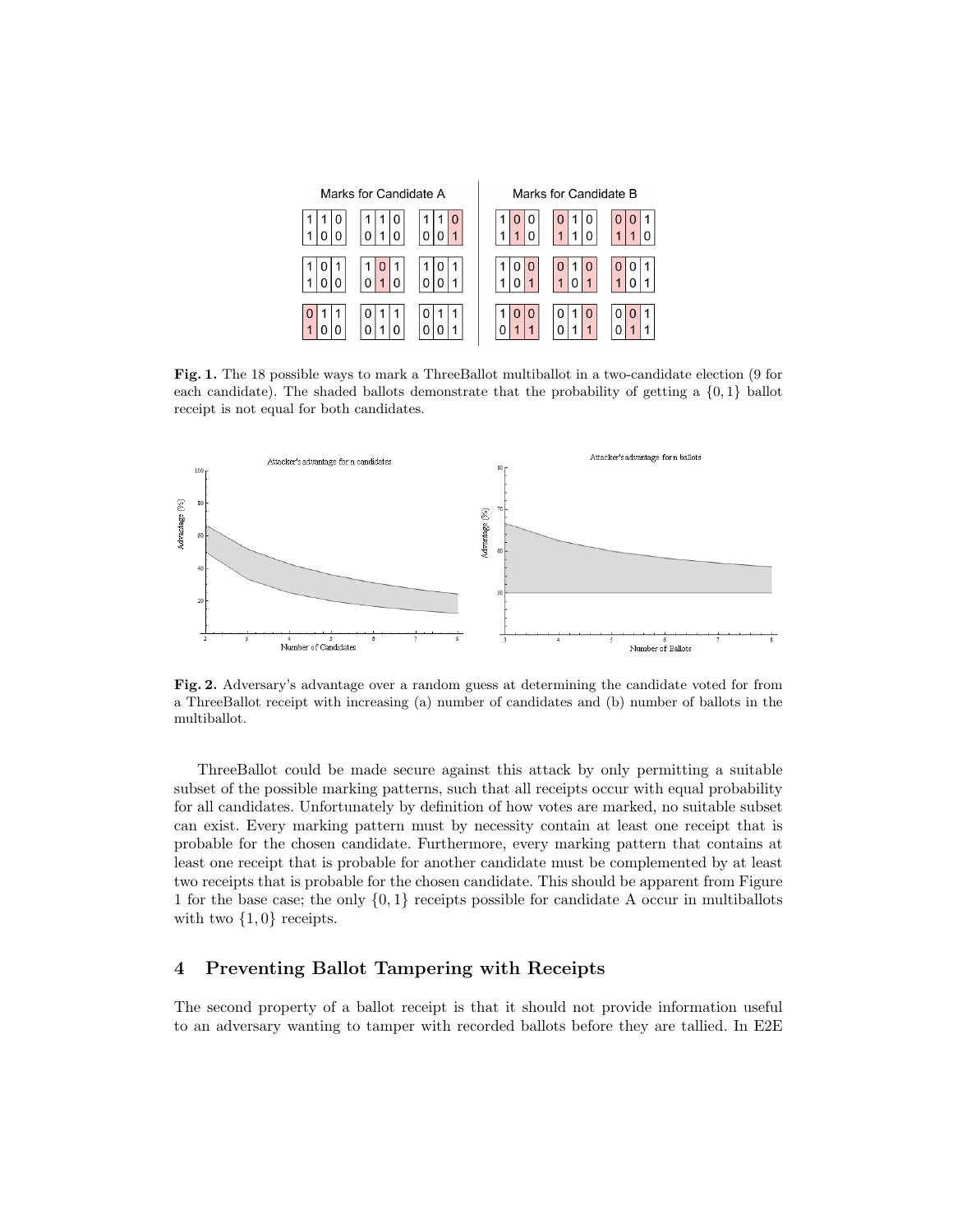systems, the receipts may be compared to the inputs of the tallying function to help ensure the integrity of the tallying process. In ThreeBallot, the tallying function is simply the sum of the votes on the set of all ballots minus the number of votes. Since a random third of the ballots on the bulletin board have copies circulating as receipts, an adversary who modifies one ballot faces a 1/3 chance of being caught if every voter checks her receipt.

It was orginally thought that a ThreeBallot receipt contains no useful information, and that an adversary will not gain any advantage by merely seeing the receipt [9]. Voters with no intention of checking their ballot themselves might be encouraged to give a copy to an organization who will check on their behalf. Unfortunately this is useful information for attacking the integrity of a ThreeBallot election. Each receipt has a serial number and if the adversary sees a receipt, she will not modify the corresponding ballot on the bulletin board when choosing a ballot to tamper with. If she knows a receipts, the probability of being detected when modifying one ballot (out of the set of B ballots) is  $\left(\frac{\frac{B}{3}-a}{B-a}\right)$ .

In the extreme case, the adversary has seen all the receipts  $(a = B/3)$  and her probability of being caught is zero. Essentially the adversary is partitioning the set of posted ballots into two subsets: one of known receipts and one of unknown status. She will always draw a ballot to tamper with from the second subset. Every receipt she sees moves a ballot from the second subset to the first, and thus every receipt leaks useful information. At a philosophical level, ThreeBallot's mechanism for receipt checking fails because cut-andchoose protocols require the choice to be unpredictable [3] and every ThreeBallot receipt reveals useful information about the choice. This problem does not arise in Prêt à Voter or Punchscan because all the inputs to the tallying function are receipts.

# 5 Cost-Benefit Analysis of Tampering

In the previous section, we examined the scenario where an adversary modifies the inputs to the tallying function. The probability of getting caught tampering with election results can be thought of as a cost to the adversary. We have shown that revealing Prêt à Voter and Punchscan receipts to an adversary does not decrease the cost to the adversary, while every ThreeBallot receipt does (to the extreme case where the adversary has seen all the receipts and the cost is zero). However our analysis is not complete unless if we also consider how to minimize the benefit of the attack to the adversary. It is acceptable that a voting system has a lower cost if (and only if) the associated payoff is lower as well. The best system design maximizes the cost and minimizes the benefit of tampering.

In Prêt à Voter and Punchscan, the best an adversary can hope to achieve is apply a random mapping between which candidate was voted for and which candidate gets the vote. If there are two candidates, Alice and Bob, the adversary can make a vote for Alice count for Bob only by also making a vote for Bob count for Alice. If the adversary is attempting to rig the election for Bob, she may inadvertently take votes from Bob and give them to Alice. Unless if she knows the vote associated with the receipt, the benefit of tampering with Prêt à Voter and Punchscan tally-inputs is uncertain.

In the case of ThreeBallot, an adversary can explicitly take a vote away from one candidate and give it to another candidate. In order to ensure the total number of votes does not exceed the number of cast ballots, the adversary may have to modify two ballots: take a vote from a candidate on one ballot and give it to another candidate on a second